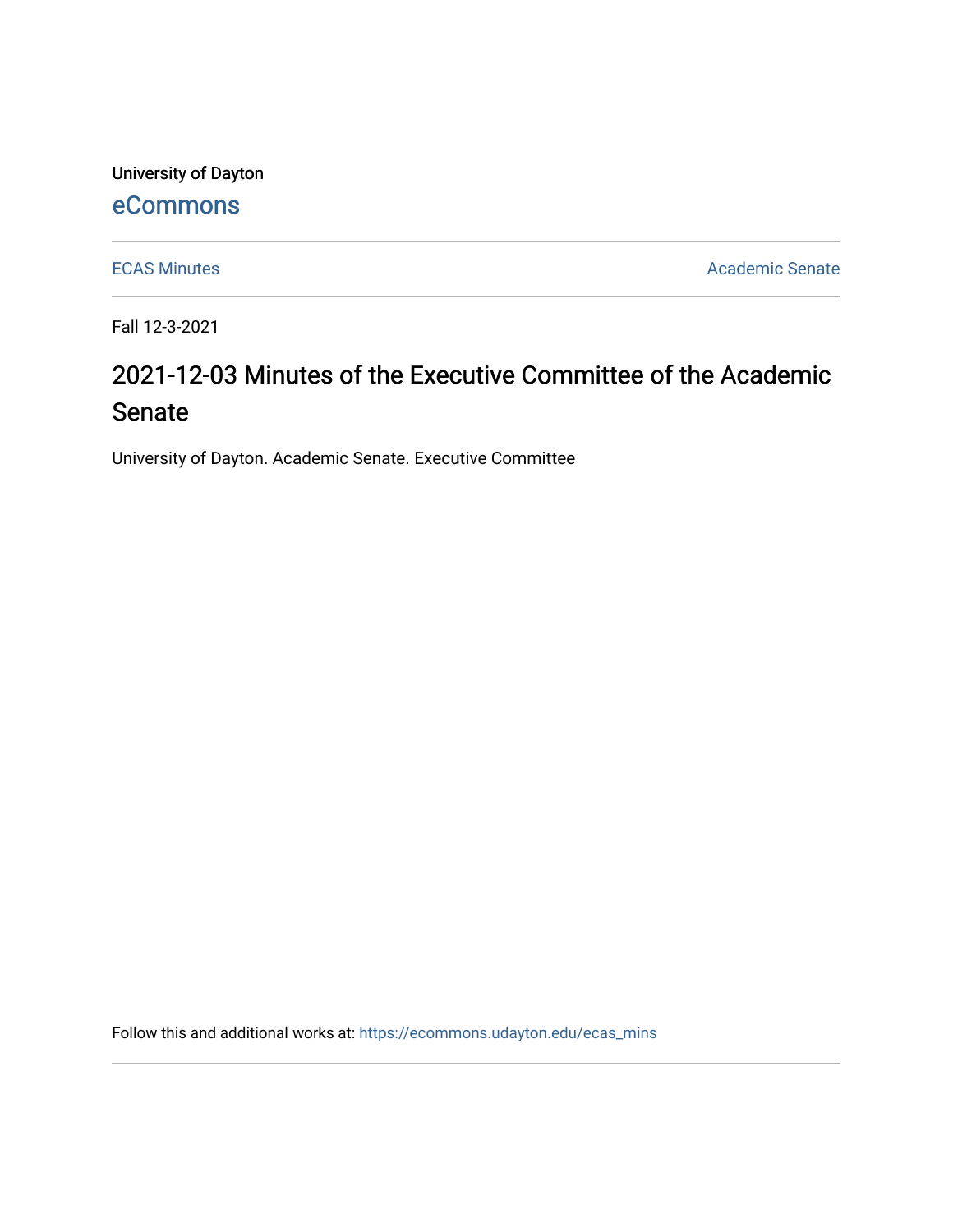# **Minutes** Executive Committee of the Academic Senate 3 December 2021 10:00-11:30 am, KU 331

Present: Sam Dorf (President), Carissa Krane (Vice President), Lee Dixon (Secretary), Philip Appiah-Kubi, Sarah Webber, Kathy Webb, Joanna Abdallah, Jada Brown, Paul Benson, Jennifer Dalton (FT NTT nonvoting guest), Carlos Bernal, Sarah Cahalan

Excused: Jim Farrelly (Faculty Board non-voting guest)

Absent:

Guests:

## **Opening**

- Call to order
- Opening prayer/meditation Philip Appiah-Kubi [\[Prayer/Meditation signup here\]](https://docs.google.com/document/d/1Say8mwTU7gLV_4XTtxgnfhOrTL-r7Z3r/edit?usp=sharing&ouid=114374222774523335638&rtpof=true&sd=true)
- **VOTE:** Approval of minutes from [11/12/21](https://docs.google.com/document/d/1NgB7ZanMLghtYDTY0PuBA2qYc3OWw3r0/edit?usp=sharing&ouid=114374222774523335638&rtpof=true&sd=true) an[d 11/19/21](https://docs.google.com/document/d/1R22YN6Z0lc6mCFsOB1AhuhJPTH2yGQ3v/edit?usp=sharing&ouid=114374222774523335638&rtpof=true&sd=true) ECAS meetings.: Both approved by unanimous consent

## **Announcements**

- Welcome to Sarah Cahalan (welcome to Chris Roederer in Spring 2022 for Law)!
- Next ECAS meeting Friday, December 10, 2021, 10:00-11:30am
- Next Senate meeting, Friday, January 21, 2021, 3:30-5:30 in KU Ballroom
- ELC Meeting, December 20, 2021, 10:30-noon, KU Presidential Suite
- o Agenda items (FAC/APC/SAPC items that need ELC consultation? Academic Calendar?)
- UD Christmas Concert, 7 December 2021, 7:30pm, Dayton Masonic Temple. FREE. [Link.](https://udayton.edu/calendar/2021/12/christmas-concert-at-the-masonic-center.php)
- UIEC update (Dorf): Questions and discussion followed
- CSIT Update (Benson, Dixon, Dorf, and Webb): ideas for future working groups were discussed
- Path Forward Update (Benson): Paul discussed an email regarding COVID that recently came out regarding the need for termination of non-vaccinated or non-exempt faculty and staff, 96% of employees are currently vaccinated or have received an approved exemption; seeing a high level of influenza on campus – masking is important; many students are going to class while ill, which should not be the case

#### **Old Business**

- **DISCUSSION and VOTE:** FAC update: Identifying FT NTT not covered by Lecturer or Clinical Faculty promotion policies[. See email from Carolyn Phelps.](https://drive.google.com/file/d/1k4vxzJQhZ2qbTRBwbzynkASuo1VUV6nc/view?usp=sharing) See [list of impacted faculty.](https://docs.google.com/spreadsheets/d/1tS-aMXWVVavVfH_ptWILPMVAqLHKiK1e/edit?usp=sharing&ouid=114374222774523335638&rtpof=true&sd=true) This was discussed on 11/19 but not voted on.: Both charges discussed and voted on today
	- o [Draft Charge to FAC on including FT NTT:](https://docs.google.com/document/d/14exkpU7O50BZGdXrJhoHMrftc_OskXnSK6jWEN3Rf9o/edit?usp=sharing) Voted on and approved unanimously
	- o [Draft Charge to FAC on updating Promotion Policies for FT NTT:](https://docs.google.com/document/d/1pD6VRf7SO8roHrNuBYj9VOxSC9zQJqNh554XmwnC-cI/edit?usp=sharing) Voted on and approved unanimously
- **UPDATE:** Policies on Senate Governance and Procedures (to be discussed at committees, [slides](https://docs.google.com/presentation/d/1AuOM2K8XT0IZJbCdMV-dR0Zb9GFImYHi/edit?usp=sharing&ouid=114374222774523335638&rtpof=true&sd=true)  [here\)](https://docs.google.com/presentation/d/1AuOM2K8XT0IZJbCdMV-dR0Zb9GFImYHi/edit?usp=sharing&ouid=114374222774523335638&rtpof=true&sd=true)
	- [DOC 2022-02: Policy to Review Senate Composition](https://docs.google.com/document/d/11cxi6x-Kpg5wlhPY7hIm8AUj76WvCQWx/edit?usp=sharing&ouid=114374222774523335638&rtpof=true&sd=true)
	- [DOC 2022-03: Procedures on Filling Senate Vacancies](https://docs.google.com/document/d/1BpZ_bDP8P1-rgzbuNjU3DXPFjjlztgrl/edit?usp=sharing&ouid=114374222774523335638&rtpof=true&sd=true) (see DOC 2007-05 revisions as well)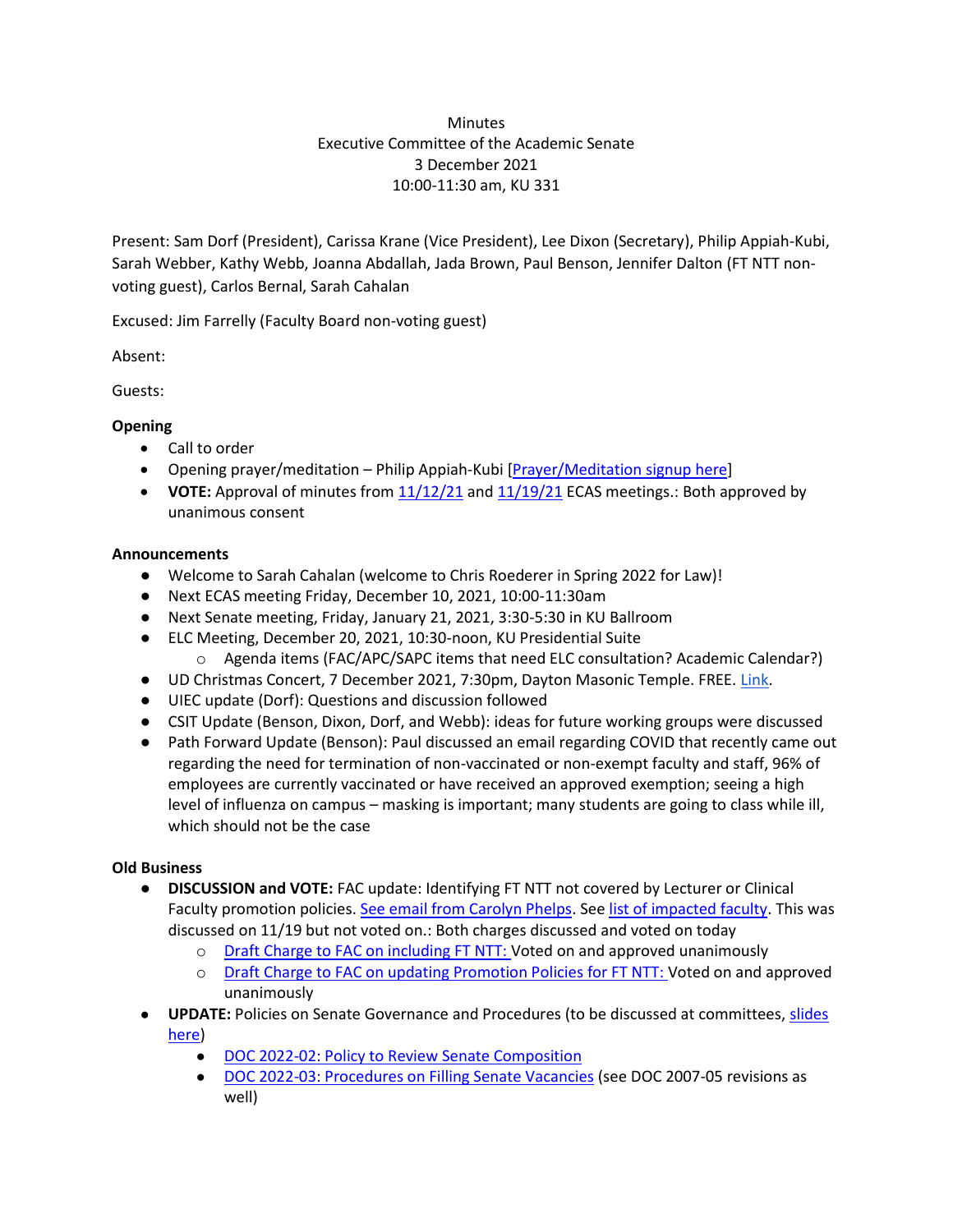- [DOC 2022-01: Repeal of DOC 2020-09](https://docs.google.com/document/d/14ZfocVj9LwI-D-Qp9kM0WD8mmxh9986lWAa2dzlkPbQ/edit?usp=sharing)
- [Updated Constitution](https://docs.google.com/document/d/1uppexRYzNvnkk4weM51WR7lJPrHs7BAk/edit?usp=sharing&ouid=114374222774523335638&rtpof=true&sd=true) with *de minimis* changes
- [Updating on DOC 2007-05](https://docs.google.com/document/d/1MLG4EgNTOO2D21b7HPeKxP8NyFqnwy1O/edit?usp=sharing&ouid=114374222774523335638&rtpof=true&sd=true)
	- Includes new policy on filling senate vacancies
	- Includes updates on number of senators throughout due to constitutional amendment
	- Removes unnecessary reminders from previous years
	- Includes provision to comply with constitution to ensure only faculty with tenure serve as officers of the Senate and a provision if there are fewer than three tenured-members on ECAS.
	- Includes a clarification on length of terms for sabbatical replacements to ECAS
	- Includes update to election schedule for members of ECAS due to constitutional amendment.
	- Includes new appendices:
		- A. Timeline for Reviewing and Reassessing Programs and Policies
		- B. Schedule for Appointing ECAS Representatives to Committees and Boards

#### **New Business**

- **DISCUSSION and VOTE:** Approving CSIT Working Group Lists.: ECAS discussed recommendations that we could make as we send these two lists along; ECAS agreed that the coded list that Sam put together is helpful and should be sent along
	- o [List sent by Krane](https://docs.google.com/spreadsheets/d/1AuMPiljQCmi6oNhtThB6KUtq55C6hHp_JGBvm1xFUyw/edit?usp=sharing)
	- o [List coded by Dorf](https://docs.google.com/spreadsheets/d/1YHM931lNjwxMYKgGfwkTNVvhcDQ66e3P/edit?usp=sharing&ouid=114374222774523335638&rtpof=true&sd=true)
- **DISCUSSION:** Ways forward on microcredentials: Paul shared that he has tasked Phil Anloague to put together a list of questions that have arisen surrounding microcredentials (e.g., assessment, oversight, the target audience of the microcredentials, etc.); ECAS discussed some of the following items and decided to pause our work on this issue for the time being, giving time to Phil to complete his task regarding microcredentials **ADD WHAT SAM ADDED TO THE MINUTES IN THE FOLDER**:
	- o Issues: Assessment, overlap, how faculty can take advantage, while also have oversight? HLC/Accreditation, etc.
- **DISCUSSION and VOTE:** [Repeal of DOC 2020-09 on FT NTT;](https://docs.google.com/document/d/14ZfocVj9LwI-D-Qp9kM0WD8mmxh9986lWAa2dzlkPbQ/edit?usp=sharing) Discussed, made minimal amendments and voted unanimously in favor
- **DISCUSSION:** Next steps for SAPC and priorities for Spring 2022 action at Senate.: Discussed a plan for SAPC to have a draft policy or policies for Senate in January, with a plan for there to be a vote later, perhaps February; Sam discussed some of the work that the Task Force on classroom climate is doing
- **DISUCSSION:** Addressing student senators' comments regarding mid-term grades, etc.; will be on the next ECAS agenda

#### **Future Issues/Items**

- COVID-19 Safety
- Anti-Racism Action Plan
- Review [Maternity Leave Policy](https://ecommons.udayton.edu/cgi/viewcontent.cgi?article=1038&context=senate_docs) draft charge to FAC
- Revisions to [Senate Constitution/Code of Regulations](https://drive.google.com/file/d/1FE4HIp5nKgfgFEpzkthtUeF-u_54WgeA/view?usp=sharing) (2014/2017)
- SET and Bias/Bias in Classroom (SAPC)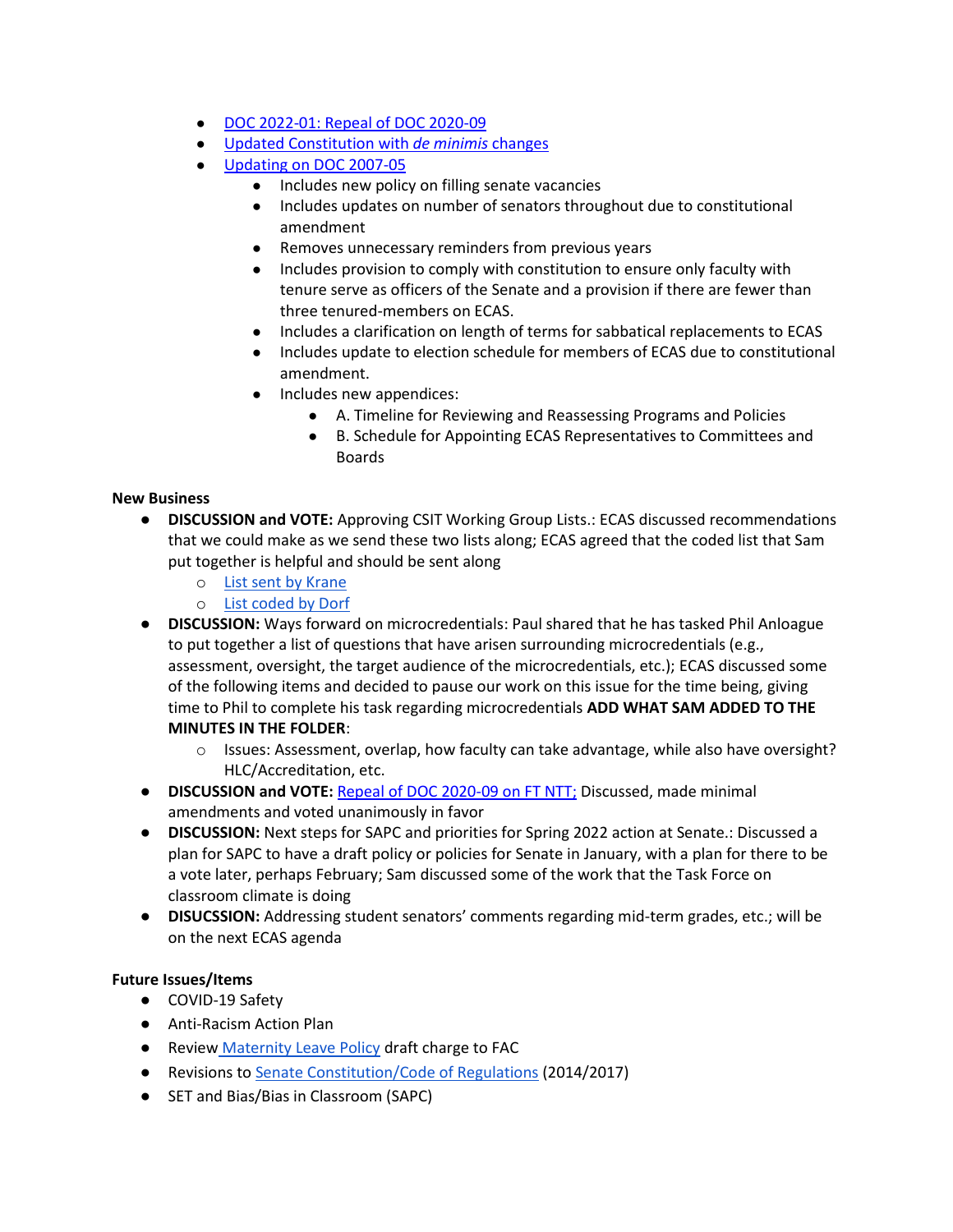- Equity and PATH/AVIATE
- CAP 5yr Review (APC)
- Clinical Faculty Review (DOC 2017-01) should be reviewed every three years. (FAC)
- Academic Calendar Priorities Review (2018-2019 holdover)
- Post-COVID Return to Work
- Shared Governance Issues
- Badges/Micro-Credentials.
- Adding request for information of IT resources within CIM system (APC).
- Inviting a Student Development staff panel at an Academic Senate meeting
- Update on policy to no longer sponsor international faculty/staff.
- **•** [Draft Senate](https://docs.google.com/document/d/1xjJPkvF1RwPx6ox_v4-haphE0rYF4g6j/edit?usp=sharing&ouid=114374222774523335638&rtpof=true&sd=true) [Resolution](https://docs.google.com/document/d/1xjJPkvF1RwPx6ox_v4-haphE0rYF4g6j/edit?usp=sharing&ouid=114374222774523335638&rtpof=true&sd=true) regarding libraries and Center for online learning.

| <b>Task</b>                                                           | <b>Assigned to</b> | <b>Consultation</b><br><b>Expectation</b>   | <b>Work Due</b>                   | <b>Update</b>                                      |
|-----------------------------------------------------------------------|--------------------|---------------------------------------------|-----------------------------------|----------------------------------------------------|
| <b>Wellness Certificate</b>                                           | <b>APC</b>         | <b>TBD</b>                                  | October 2021                      | Delayed until<br>late<br>October/early<br>November |
| Review of University<br><b>Clinical Committee</b>                     | <b>FAC</b>         | <b>UCC</b>                                  | Jan 2022                          |                                                    |
| <b>CAP Five-Year Review</b>                                           | <b>APC</b>         | Multiple                                    | 1 April 2022                      | October<br>Senate<br>Meeting                       |
| <b>Mitigating Bias in SETs</b><br>and Classrooms                      | <b>SAPC</b>        | Multiple                                    | 15 March 2022                     | November<br>Senate<br>Meeting                      |
| <b>Policy to Review</b><br><b>Senate Composition</b>                  | <b>ECAS</b>        | Senate Standing<br>Committees               | January 2022<br>Senate<br>Meeting | November<br>Senate<br>Meeting                      |
| Implement changes to<br>Constitution after passing<br>of DOC 2021-02. | <b>ECAS</b>        | Senate<br>Parliamentarian<br>and University | January 2021                      |                                                    |